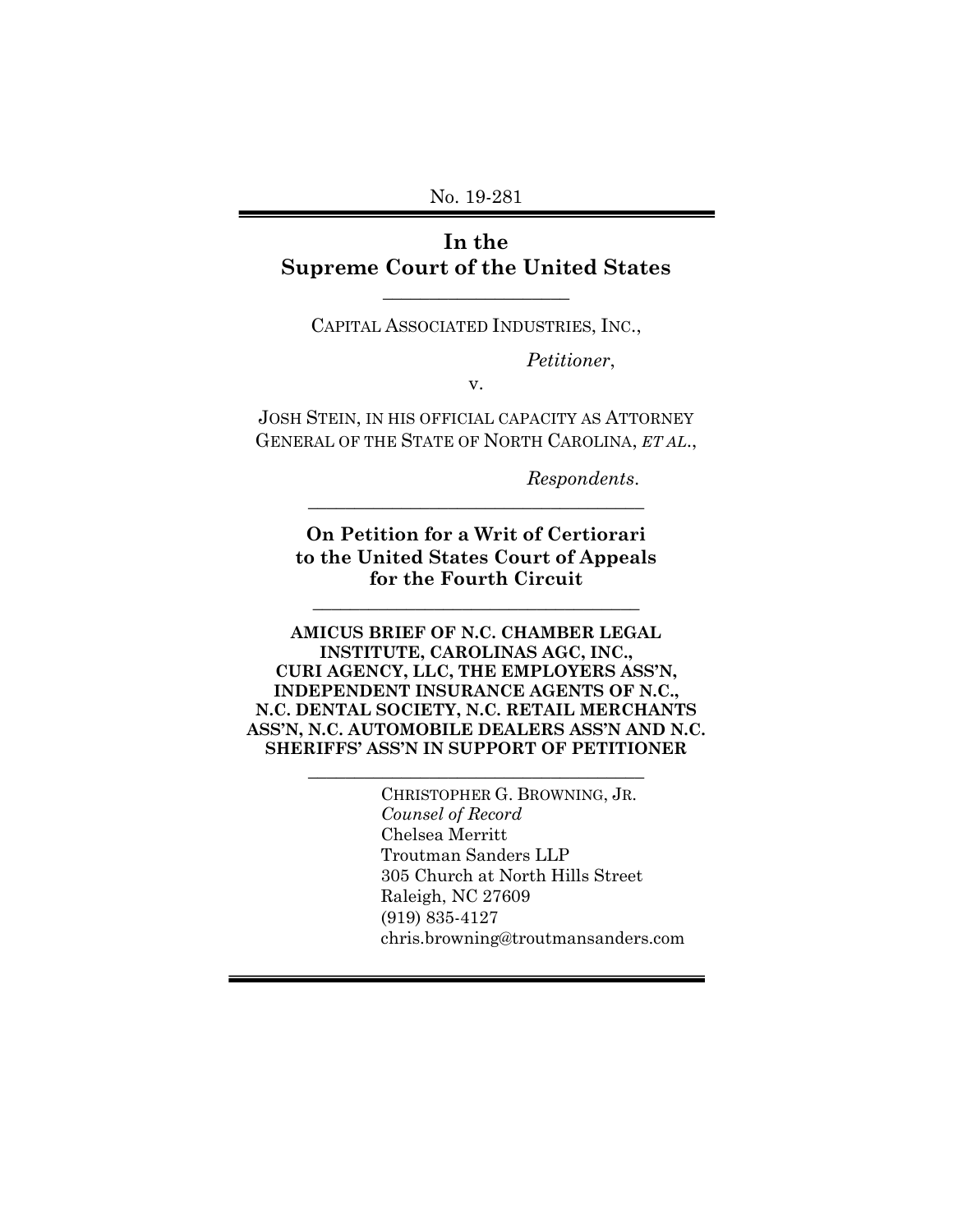## **QUESTIONS PRESENTED**

1. Do the North Carolina statutes prohibiting Petitioner's attorneys from providing legal assistance to Petitioner's members violate the freedom of association guaranteed by the First and Fourteenth Amendments?

2. Are the North Carolina statutes prohibiting Petitioner's attorneys from providing legal assistance to its members a content-based restriction on speech that must be reviewed under strict scrutiny?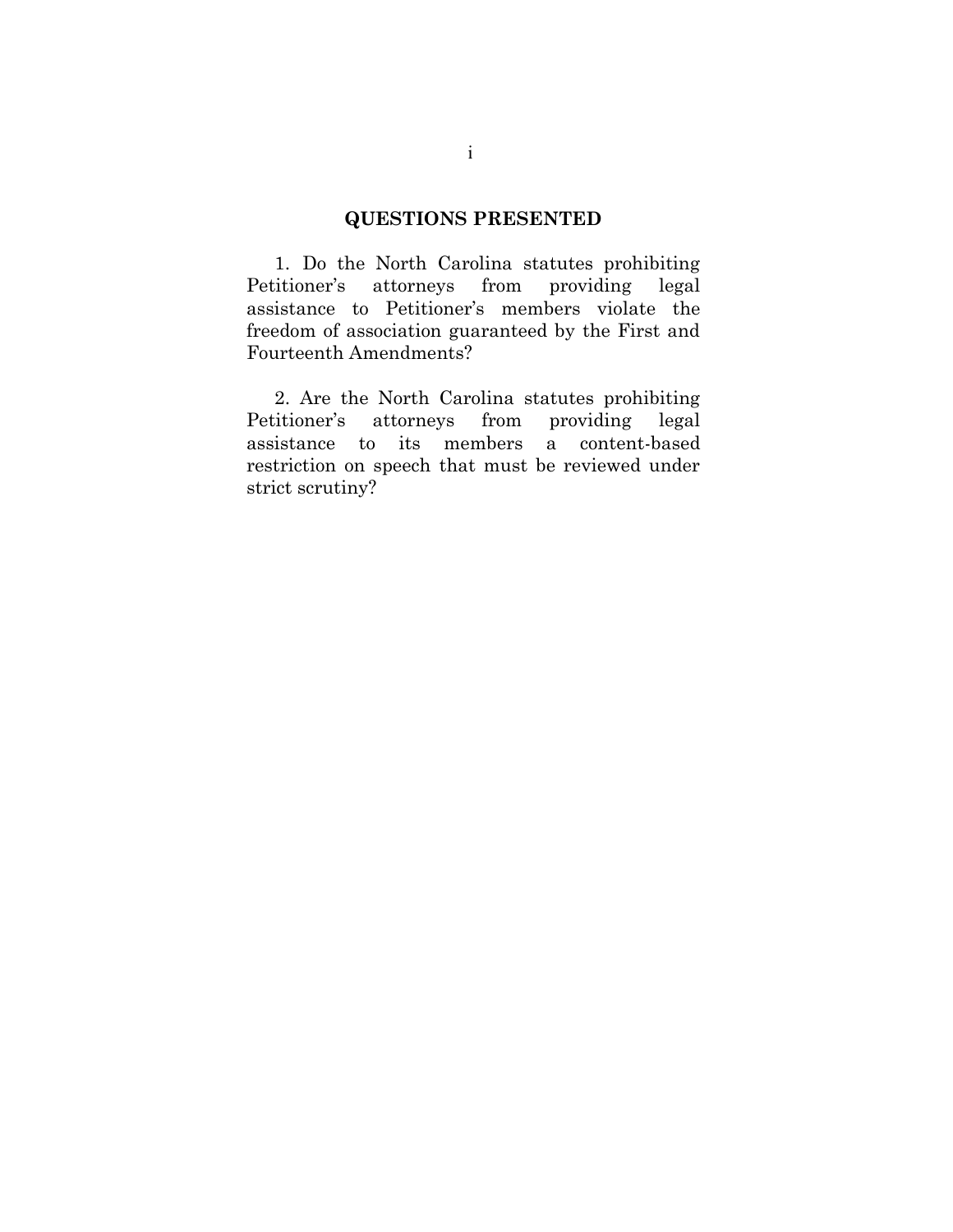# **TABLE OF CONTENTS**

| THE CONSTITUTION PROTECTS<br>$\mathbf{I}$ .<br>THE ASSOCIATIONAL RIGHTS OF<br>PETITIONER'S MEMBERS, JUST<br>AS IT PROTECTS THE RIGHTS OF<br>UNIONS, THE NAACP AND THE |
|-----------------------------------------------------------------------------------------------------------------------------------------------------------------------|
| II. THE PETITION RAISES AN<br>IMPORTANT FEDERAL QUESTION<br>THAT HAS GREAT PRACTICAL<br>SIGNIFICANCE TO SMALL<br>BUSINESSES AND NON-PROFIT                            |
| $\textbf{CONCLUSION}.\textcolor{red}{\textbf{17}}$                                                                                                                    |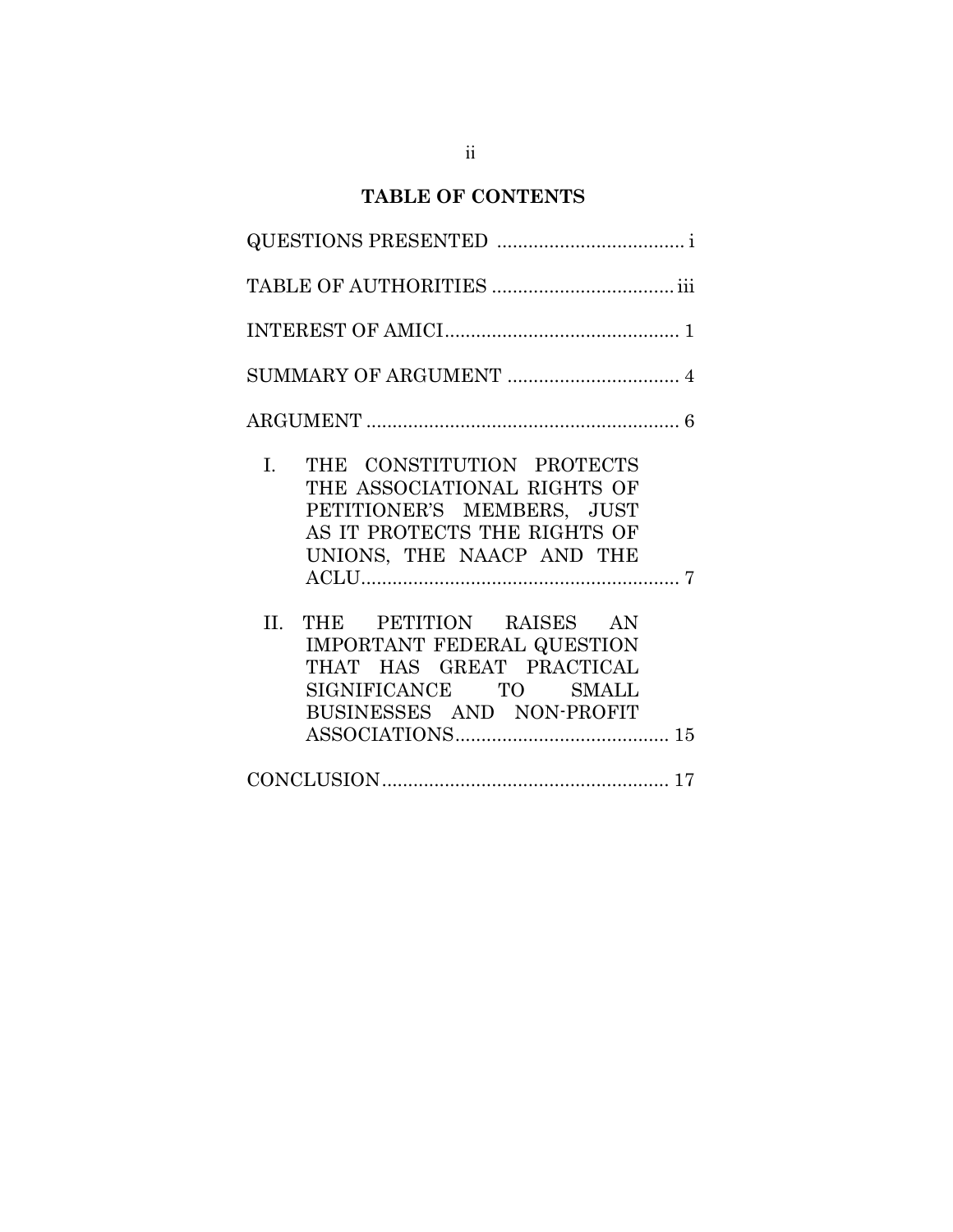## **TABLE OF AUTHORITIES**

### **CASES**

| Brotherhood of R.R. Trainmen v. Virginia, |
|-------------------------------------------|
| Frazee v. Illinois Dep't of Emp't Sec.,   |
| Hishon v. King & Spalding,                |
| Joseph Burstyn, Inc. v. Wilson,           |
| NAACP v. Button,                          |
| New York Times Co. v. Sullivan,           |
| Perry v. Sindermann,                      |
| In re Primus,                             |
| Shelton v. Tucker,                        |
| Thomas v. Collins,                        |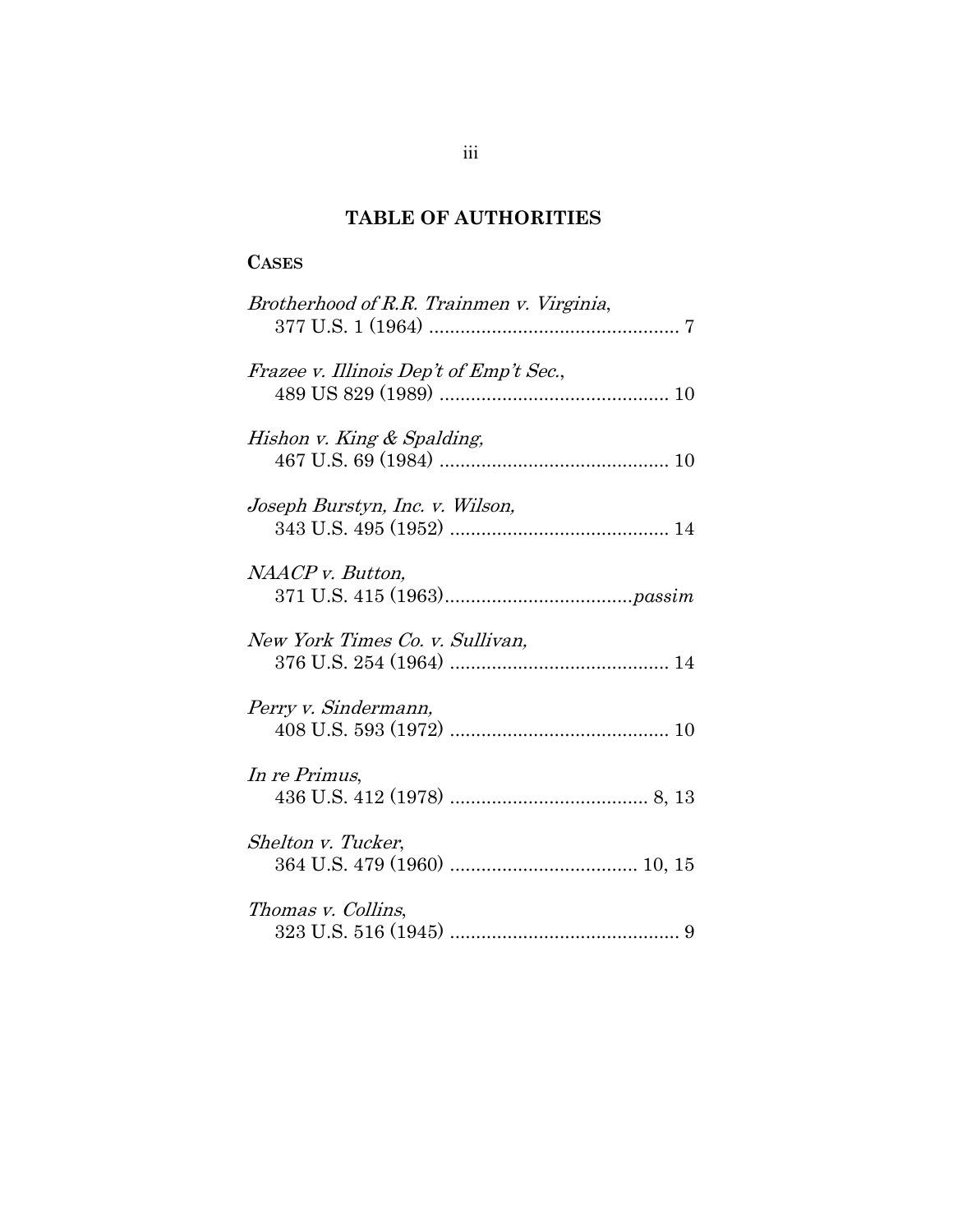| United Mine Workers v. Illinois State Bar Ass'n,                      |
|-----------------------------------------------------------------------|
| United Transp. Union v. State Bar of Michigan,                        |
| <b>STATUTES AND RULES</b>                                             |
| Act of July 8, 1992, ch. 894,<br>1991-1992 N.C. Sess. Laws 447  11    |
| Act of July 15, 1992, ch. 962,                                        |
| Act of July 20, 1992, ch. 994,                                        |
| Act of July 21, 1992, ch. 1008,<br>1991-1992 N.C. Sess. Laws 987  11  |
| Act of July 23, 1992, ch. 1020,<br>1991-1992 N.C. Sess. Laws 1039  11 |
| Act of July 23, 1992, ch. 1021,<br>1991-1992 N.C. Sess. Laws 1041  11 |
|                                                                       |
|                                                                       |
| <b>MISCELLANEOUS</b>                                                  |

| American Bar Association, Op. No. 148 of the |  |
|----------------------------------------------|--|
| Standing Committee on Professional Ethics &  |  |
|                                              |  |

iv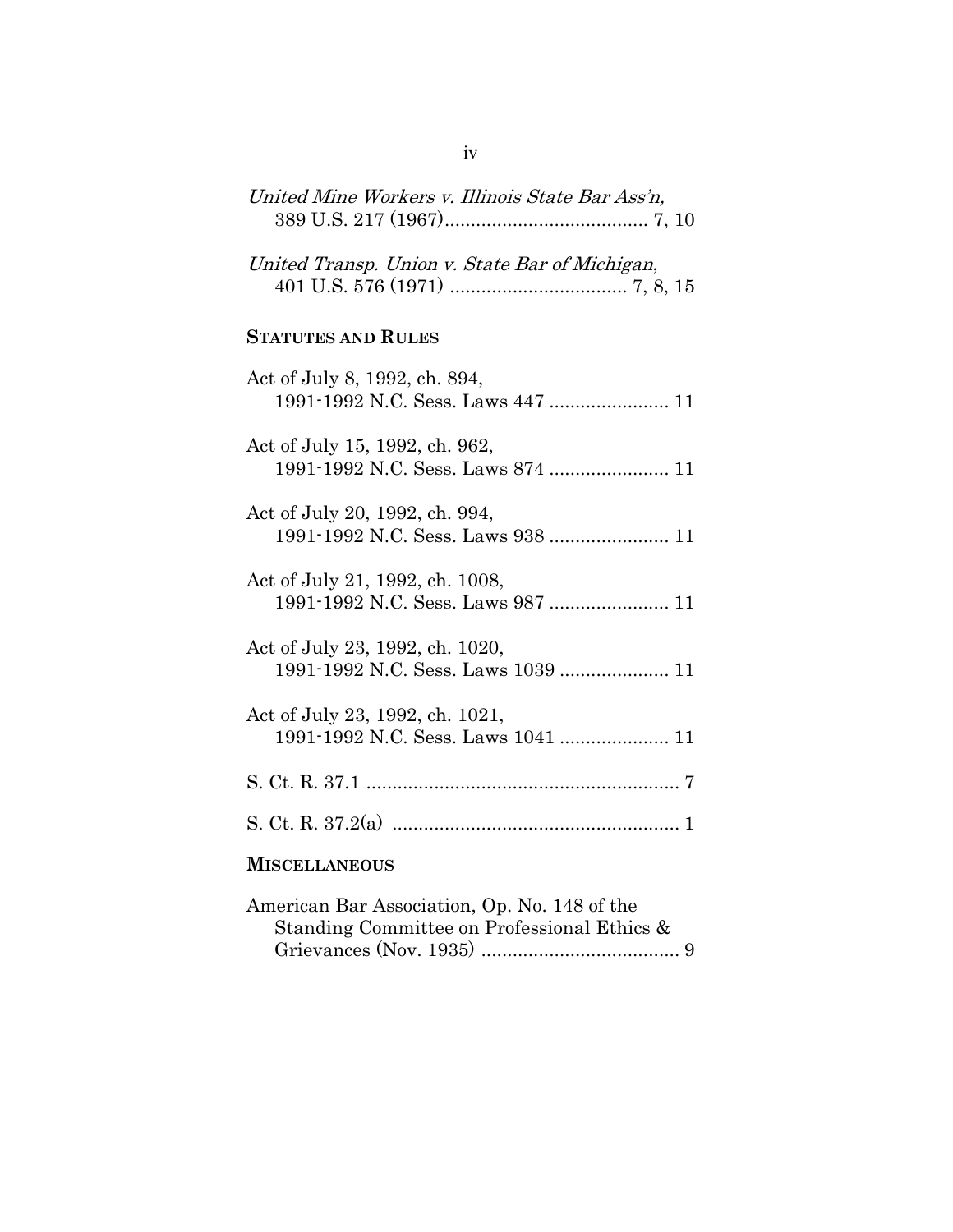| BRYANT SIMON, THE HAMLET FIRE: A TRAGIC<br>STORY OF CHEAP FOOD, CHEAP GOVERNMENT, |  |
|-----------------------------------------------------------------------------------|--|
| Mark Tushnet, <i>Some Legacies of</i> Brown v.<br>Board of Education,             |  |
| U.S. CENSUS BUREAU, ANNUAL SURVEY OF<br>CENSUS ENTREPRENEURS (2016)  15           |  |
| U.S. SMALL BUSINESS ADMINISTRATION,<br>2018 SMALL BUSINESS PROFILE - NORTH        |  |

v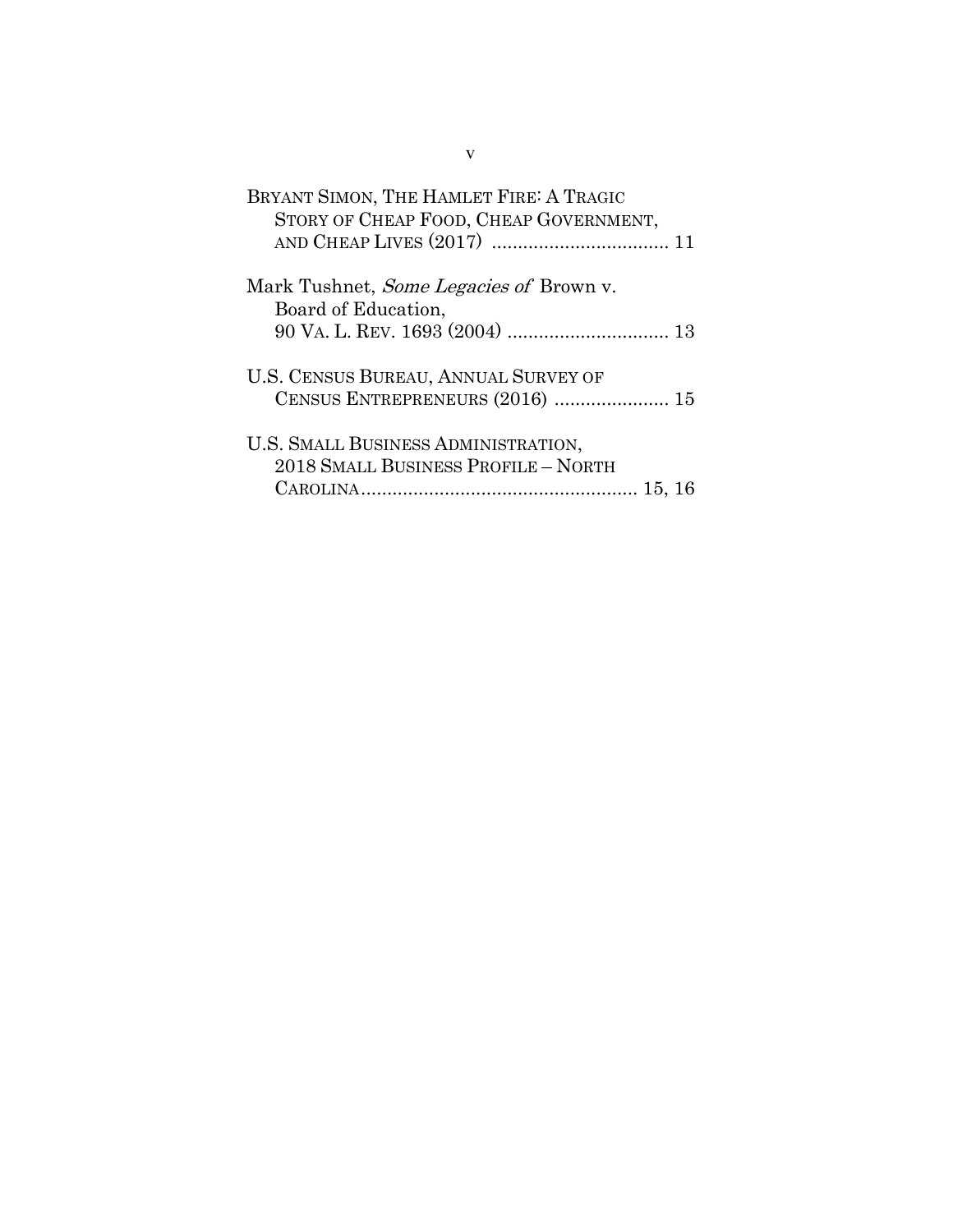#### **INTEREST OF AMICI**

The amici curiae are a group of North Carolina non-profit member associations – together with a North Carolina business – directly impacted by the decision below.1 The Fourth Circuit decision precludes the associations from providing legal advice to their members in order to facilitate their various missions such as advocacy on behalf of local law enforcement, promoting a positive environment for business, strengthening the provision of healthcare and shaping sound insurance regulations.

The N.C. Chamber Legal Institute is the litigation arm of the N.C. Chamber, a business advocacy organization that provides legislative advocacy and updates to its members. The Institute is charged with developing legal strategies to protect North Carolina businesses at the legislature and in the courts.

Carolinas AGC, Inc. (formerly The Associated General Contractors of America, Carolinas Branch) is a construction trade association made up of

<sup>&</sup>lt;sup>1</sup> No counsel for a party authored the brief in whole or in part, and no party or counsel for a party made a monetary contribution intended to fund the preparation or submission of this brief. No person other than amici, their members or their counsel have made a monetary contribution intended to fund the preparation or submission of this brief. In accordance with S. Ct. R. 37.2(a), notice of the intent to file this amicus brief was provided to all counsel of record for Petitioner and Respondents 10 days prior to the due date for this brief. All parties have provided written consent to the filing of this amicus brief.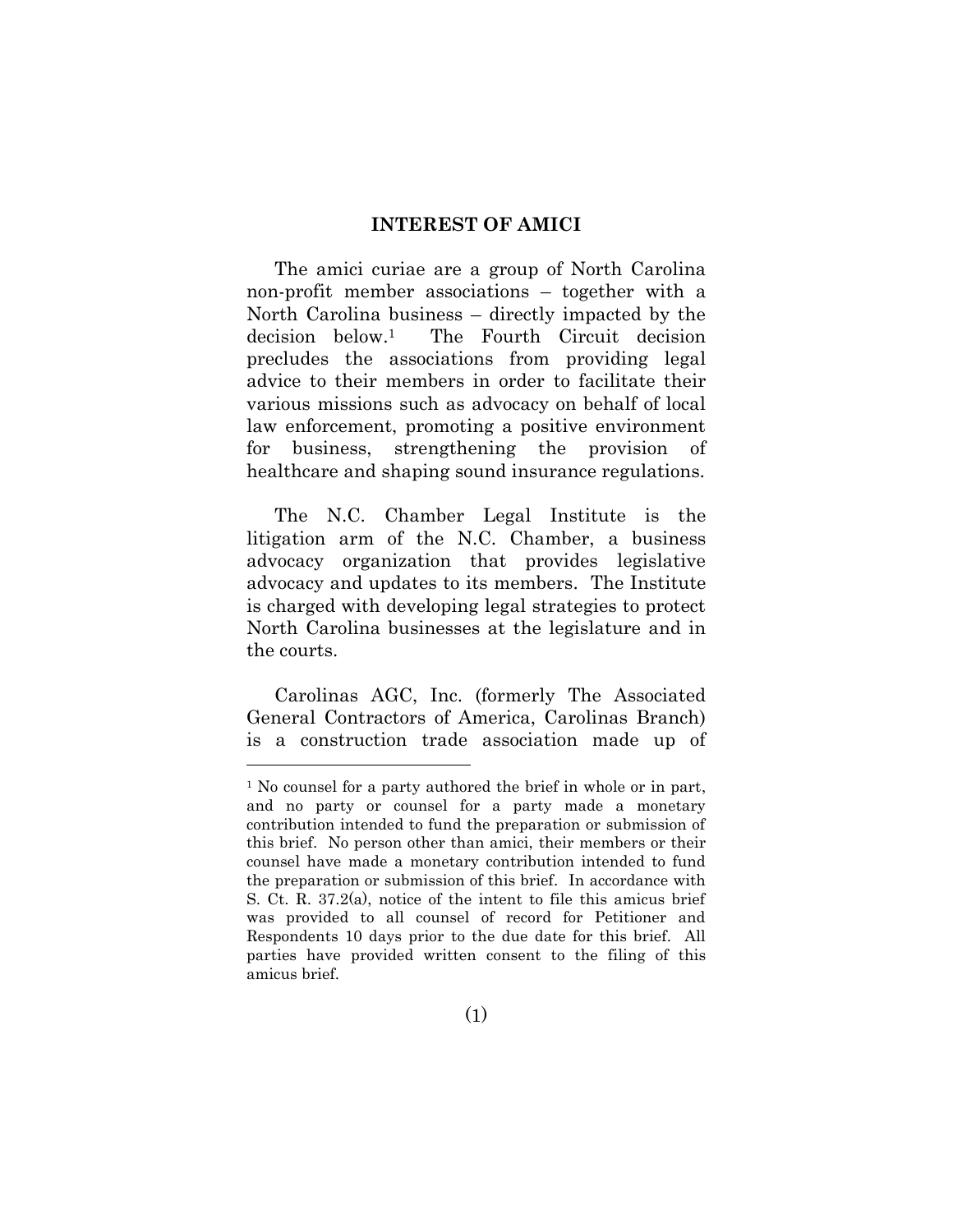contractors and construction-related firms that perform work in North Carolina and South Carolina. The Association's members are both small and large general contractors, specialty contractors, material and equipment suppliers and service providers.

The Employers Association provides human resources and training services to its public and private member organizations in the greater Charlotte, North Carolina area. The Employers Association's HR Advice Line provides its members with specific advisory services related to various employment situations and workplace issues.

The Independent Insurance Agents of North Carolina ("IIANC") is a trade association that represents North Carolina independent insurance agencies. With a vision to advocate for the independent agency system and to fulfill the business and professional needs of its members, the IIANC provides insurance policies to both its member agencies and their clients, technical support for its member agencies, staffing support for its member agencies, as well as consultation on various areas of insurance.

The North Carolina Dental Society provides legislative advocacy, counseling, and other support for its member dentists throughout North Carolina. The support it offers to members includes routine guidance and legal updates regarding compliance pertinent to the dental industry.

The North Carolina Retail Merchants Association ("NCRMA") boasts expertise in North Carolina retail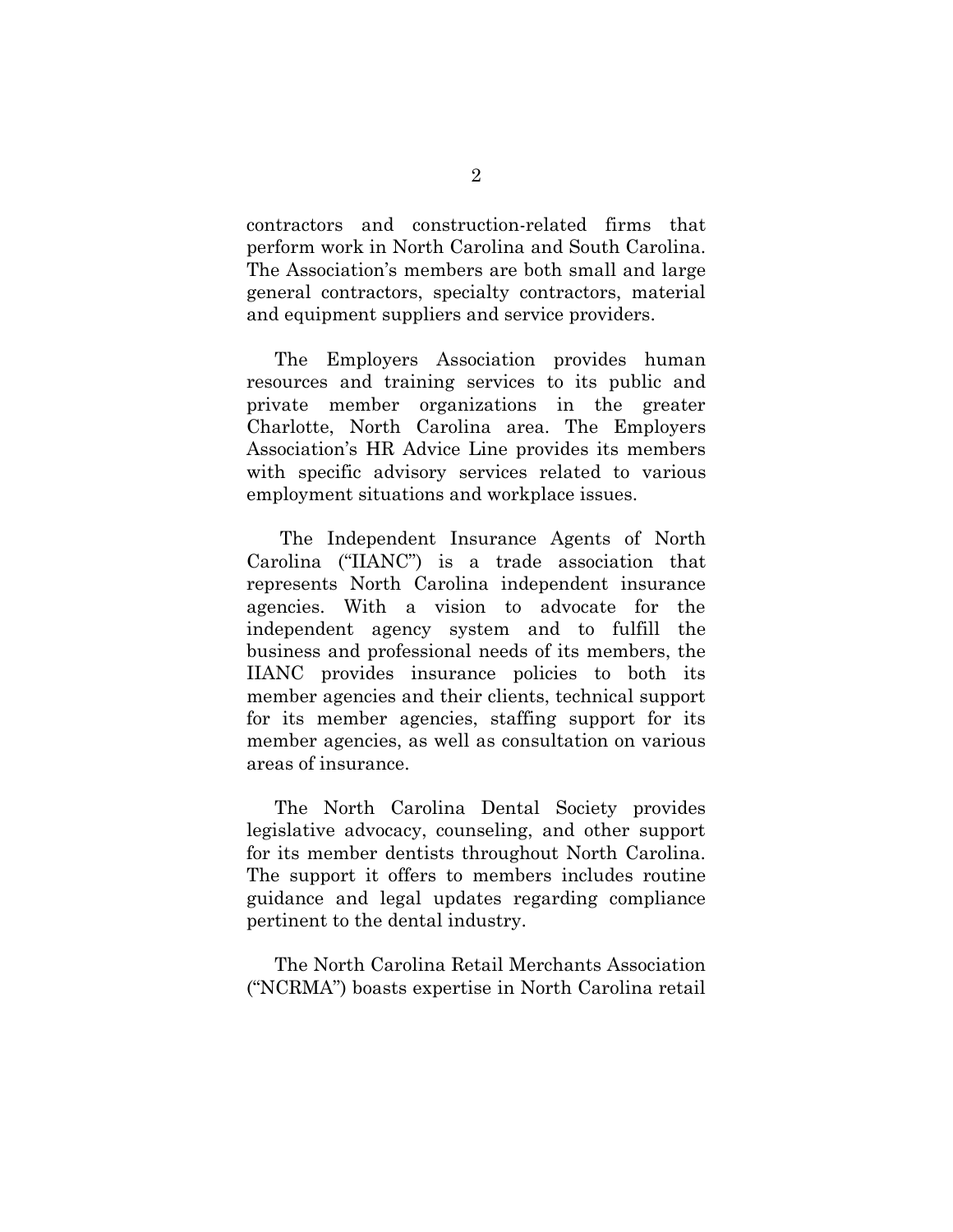laws. On top of the various services the NCRMA provides for its member merchants, the NCRMA aims to promote a positive legislative and regulatory environment for the retail industry, and lobbies on behalf of its member merchants.

The North Carolina Automobile Dealers Association ("NCADA") is a trade association representing member automobile, truck and recreational vehicle dealers franchised in North Carolina. The NCADA provides legislative advocacy on behalf of its members as well as other services, including education programs related to pertinent issues within this heavily regulated industry.

The North Carolina Sheriffs' Association is a voluntary, non-profit, statewide association of the 100 elected sheriffs in North Carolina that is recognized as a leading advocate on issues affecting sheriffs in the State. The Association advocates for its members by, among other things, monitoring actions by the North Carolina General Assembly and state and federal courts that affect law enforcement and the criminal justice community, and by providing training and written materials to its members on issues that affect law enforcement and public safety.

Curi Agency, LLC, a North Carolina based medical mutual company, primarily provides medical malpractice insurance to physicians. This business would benefit from cost-efficient legal services that would be offered by non-profit associations in North Carolina if such services were not prohibited by Respondents.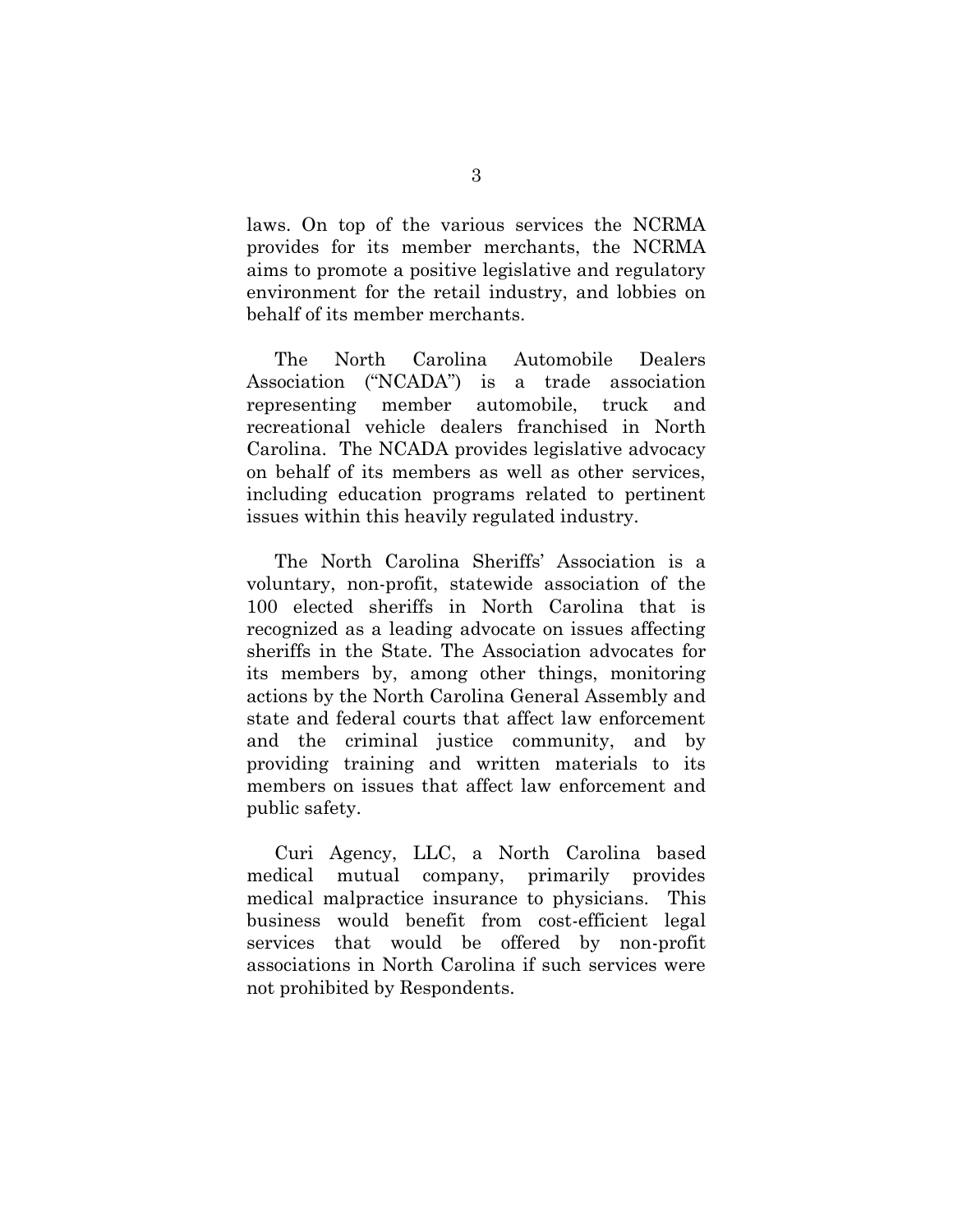Despite the diversity in their areas of focus, all of the amici associations share a common mission of advancing success in their respective industries or professions, through, in part, assisting their members in various aspects of their industry. Many members of the amici are new businesses, small businesses, or governmental agencies that lack the financial resources to have in-house counsel or pay substantial hourly rates to outside counsel. Thus, it is consistent with the missions of the amici associations to fill that void by providing members with cost-effective legal advice and legal services which would, in turn, promote legal compliance and general goodwill across their diverse industries and professions. Yet, the Fourth Circuit's decision denies them this ability.

The amici have a significant interest in cases affecting the constitutional and associational rights of small businesses and the members of non-profit associations. The Fourth Circuit decision prevents the amici associations and other similar organizations from providing critical services to their members.

#### **SUMMARY OF ARGUMENT**

In *NAACP* v. Button, 371 U.S. 415, 430 (1963), this Court held that the First Amendment right of association precludes a State, through laws regulating the legal profession, from prohibiting a non-profit association from offering legal advice to its members in order to advance the association's ideals and beliefs. The Court has extended Button to unions and the American Civil Liberties Union.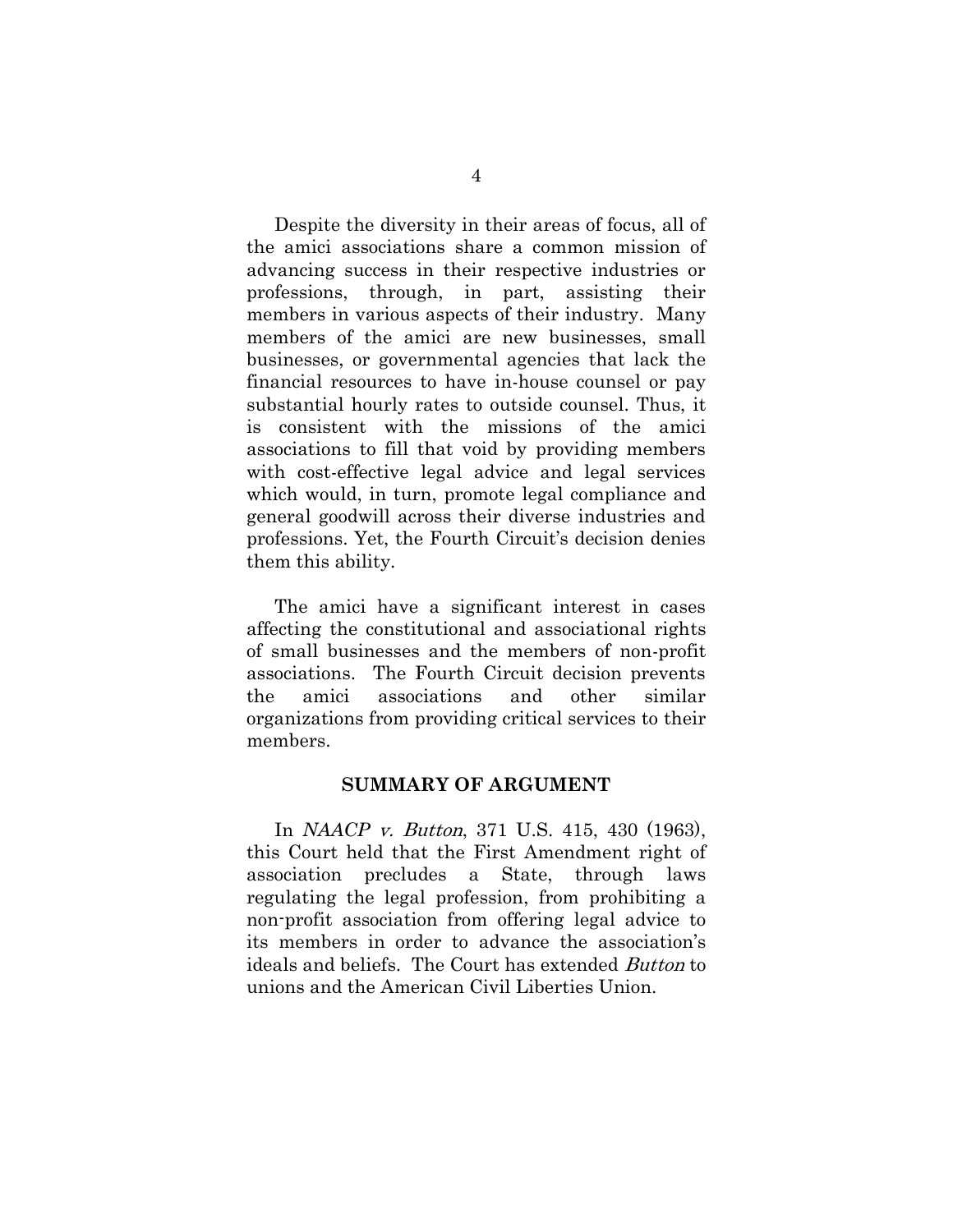The Fourth Circuit's opinion attempts to distinguish Petitioner and the legal services that it seeks to provide from the NAACP, ACLU and unions. The minor differences on which the Fourth Circuit relies is not a valid basis for depriving Petitioner and its members of their constitutional right of association.

First, the Fourth Circuit characterized *Button*  and its progeny as limited to public interest organizations and concluded that Petitioner fell outside of the scope of this line of cases. The Fourth Circuit, however, failed to recognize that historically much of this Court's precedent regarding the First and Fourteenth Amendments arises from labor and employment disputes. A non-profit association's efforts to educate employers so as to ensure compliance with labor and employment laws serves the public interest – just as the NAACP, ACLU and unions act in the public interest when they provide legal representation in suits against employers who have not complied with these laws.

Second, the Fourth Circuit distinguished *Button*  and its progeny based on its view that this line of cases is only applicable to the filing of lawsuits on behalf of members – rather than ensuring that potential defendants have taken all appropriate measures to comply with the law prior to the filing of an action. The Petitioner's mission – though different from the NAACP – shapes the development of the law and is no less worthy of protection.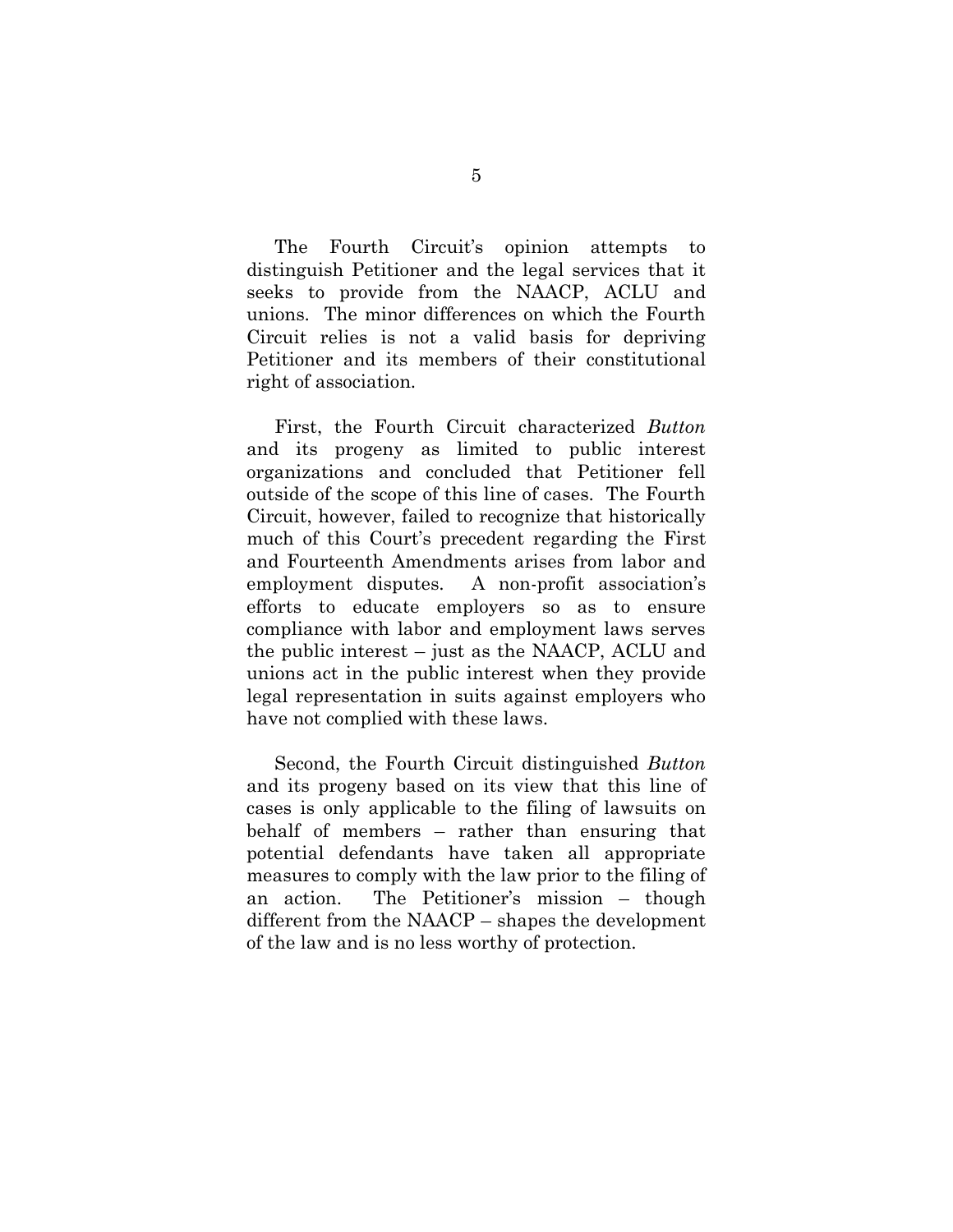Third, the Fourth Circuit distinguished *Button* based on the benefits that Petitioner would receive if it were providing compliance advice to its members. As this Court's precedent establishes, this is not a legitimate basis for distinguishing Petitioner from unions, the NAACP or the ACLU. The fact that Petitioner may gain new members or be in a position to increase its membership dues to pay for these new services does not diminish the fact that advising members with respect to compliance issues is crucial to Petitioner's mission and shapes the development of the law.

The petition raises an important constitutional issue on which the circuits and state courts of last resort are split. Moreover, the appropriate resolution of the questions presented will have significant practical impact on small businesses – many of whom would be forced to go without legal advice unless associations, like Petitioner, are allowed to provide these services to its members. Accordingly, the writ of certiorari should be granted.

#### **ARGUMENT**

As Petitioner has shown, the opinion below conflicts with multiple decisions of this Court and deepens a conflict among the circuits and state courts of last resort that merits review. Amici submit this brief to amplify two points that further demonstrate certiorari should be granted.<sup>2</sup>

<sup>2</sup> Both of these points relate to the first question presented. Although Amici concur with Petitioner's argument regarding the second question, that issue is fully developed, and the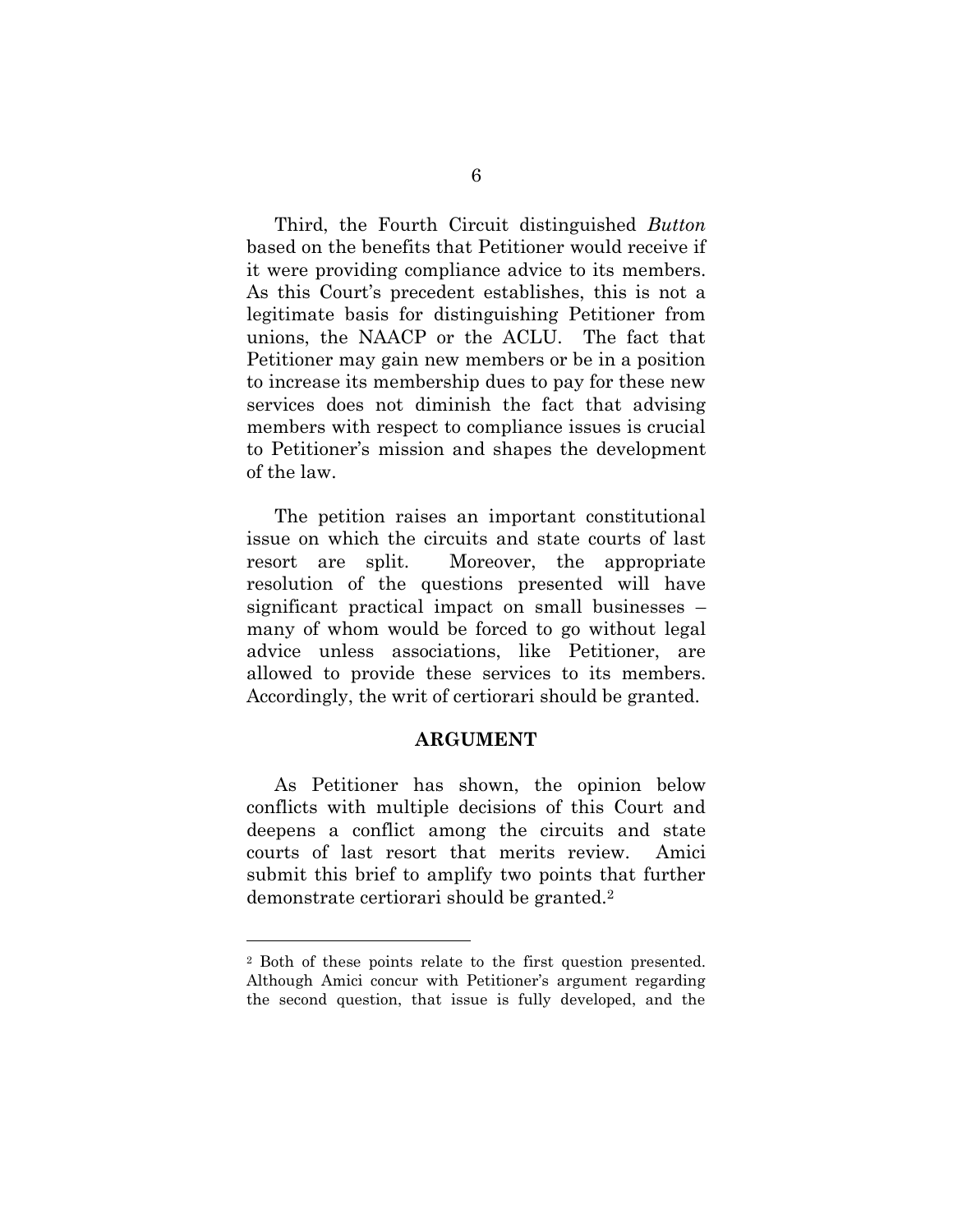### I. THE CONSTITUTION PROTECTS THE ASSOCIATIONAL RIGHTS OF PETITIONER'S MEMBERS, JUST AS IT PROTECTS THE RIGHTS OF UNIONS, THE NAACP AND THE ACLU.

In NAACP v. Button, 371 U.S. 415 (1963), this Court reiterated that the First Amendment protects "the right to engage in association for the advancement of beliefs and ideals." Id. at 430 (internal quotations omitted). The Court held that the NAACP's practice of recruiting litigants to pursue civil rights claims and providing NAACP staff attorneys to represent these individuals was protected by the First Amendment and could not be barred by Virginia law prohibiting solicitation by attorneys.

In Brotherhood of Railroad Trainmen v. Virginia, 377 U.S. 1 (1964), United Mine Workers v. Illinois State Bar Ass'n, 389 U.S. 217 (1967) and United Transportation Union v. State Bar of Michigan, 401 U.S. 576 (1971), this Court extended the rationale of Button to unions, holding that state regulations of the practice of law could not restrict unions from providing attorneys to advise union members regarding their rights under federal and state laws and to file litigation on their behalf. This Court held that "the Constitution protects the associational rights of the members of the union precisely as it does those of the NAACP." Brotherhood of R.R. Trainmen, 377 U.S. at 8. The First Amendment

Court would not benefit from further briefing by amici on that issue. See S. Ct. R. 37.1.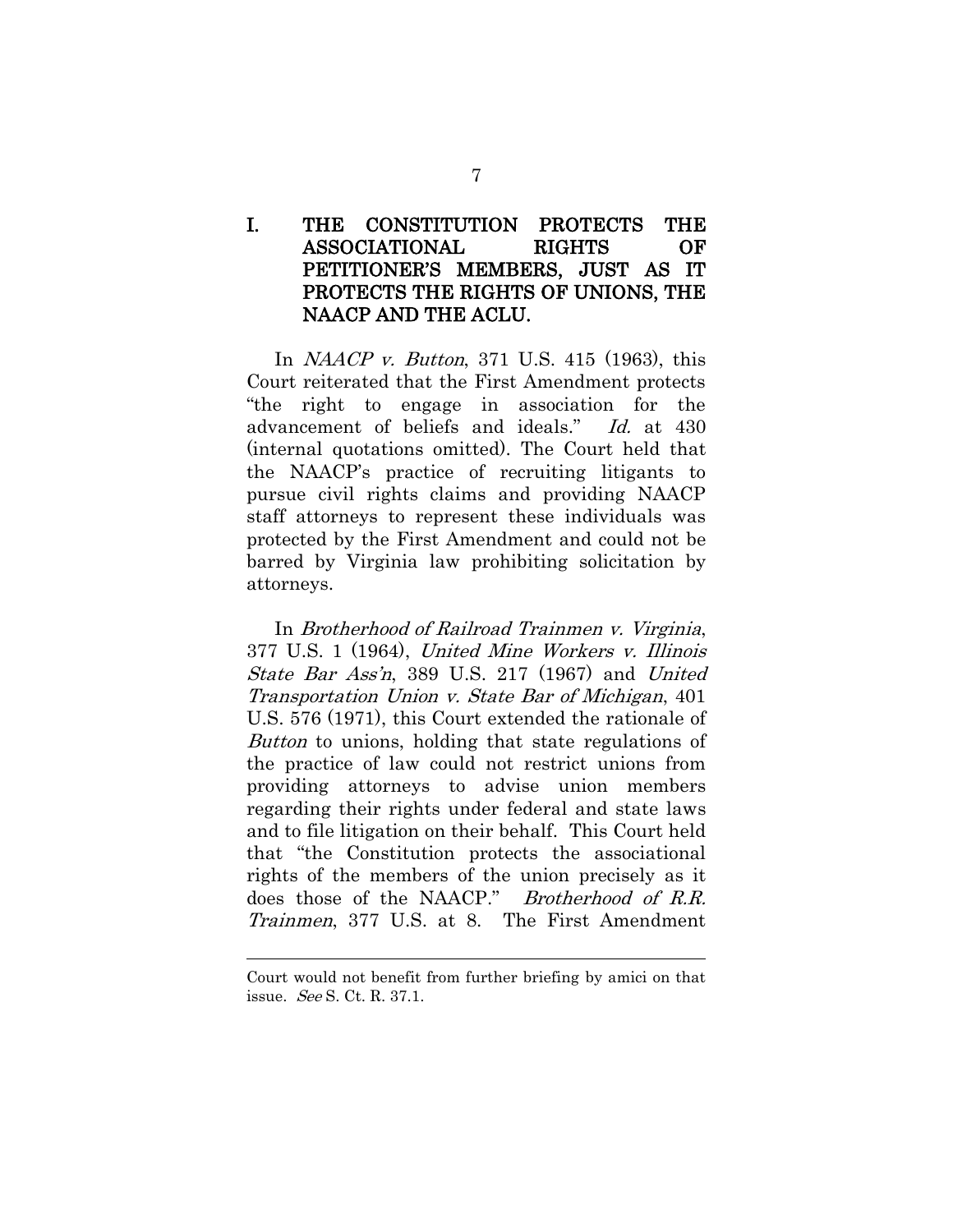protects the rights of groups to "unite to assert their legal rights as effectively and economically as practicable." United Transp. Union, 401 U.S. at 580.

In In re Primus, 436 U.S. 412 (1978), the Court held that the First Amendment right of association similarly protects the American Civil Liberties Union from state regulations precluding the solicitation of a prospective litigant by mail. The Court concluded that "the record does not support the state court's effort to draw a meaningful distinction between the ACLU and NAACP." Id. at 427.

The Fourth Circuit's analysis of Petitioner's First Amendment right of association hinges distinguishing this line of cases. The distinctions that the Fourth Circuit relied on, however, cannot withstand scrutiny. The right of association encompasses the ability to obtain meaningful protection of one's legal rights through collective activity. United Transp. Union, 401 U.S. at 585. This constitutional right "would be a hollow promise if courts could deny associations of workers or others the means of enabling their members to meet the costs of legal representation." Id. at 585-86.

The Fourth Circuit attempts to distinguish Button and its progeny based on three factors: 1) the belief that Petitioner does not promote the common political aims of its members or that its effort to shape public policy is not as important as that of unions and civil rights organizations; 2) the view that this Court's precedent is limited to litigation and does not extend to compliance advice intended to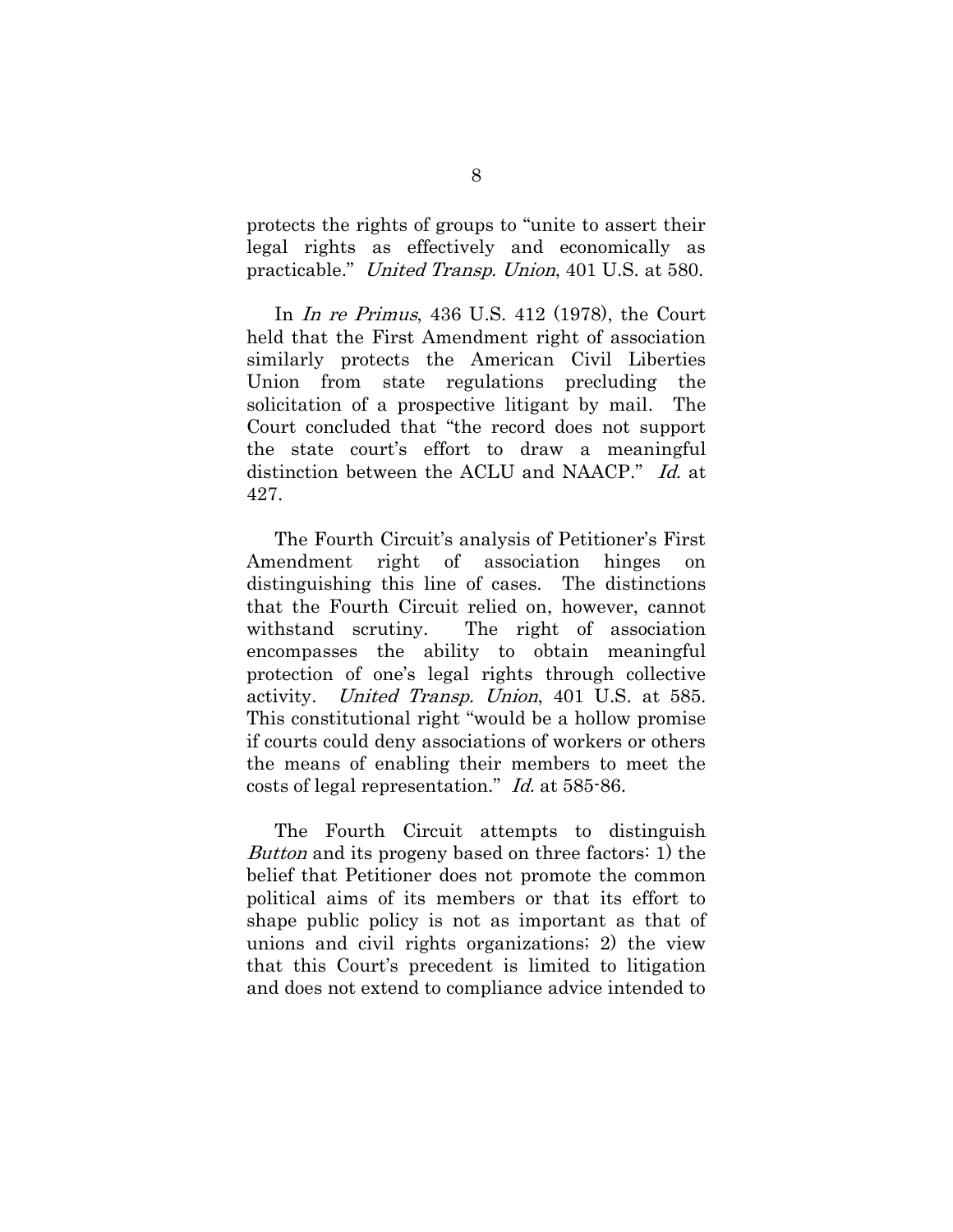result in the avoidance of litigation; and 3) the perception that the benefits Petitioner may receive in providing these services are different from the benefits received by the unions and civil rights organizations in the Button line of cases.<sup>3</sup> Pet. App. 9a-12a. Each of these distinctions rings hollow.

#### 1. Petitioner seeks to provide legal services that would shape public policy.

The Fourth Circuit's opinion bars Petitioner's staff attorneys from providing legal advice to Petitioner's members to facilitate the core mission of the association – ensuring compliance with labor and employment laws. The history of civil rights litigation demonstrates that labor and employment practices have been a foundation for the development of individual rights under the Constitution. In fact, the Button decision builds upon a prior decision involving a labor dispute.<sup>4</sup> Button, 371 U.S. at 429 (relying on Thomas v.  $Collins$ , 323 U.S. 516 (1945) – a case involving union recruitment activities). Moreover, countless

<sup>3</sup> The Fourth Circuit also notes that the fact that Petitioner's staff attorneys would be supervised by non-attorneys raises ethical concerns. Pet. App. 12a. Those concerns, however, are no different than in Button.

<sup>4</sup> The Court also relied on an ethics opinion of the American Bar Association involving challenges to the National Labor Relations Act. In that opinion, the ABA concluded that attorneys could represent clients on a pro bono basis to challenge the Act, even though the clients had been recruited by the American Liberty League through a radio address. 371 U.S. at 430 & n.13; American Bar Association, Op. No. 148 of the Standing Committee on Professional Ethics & Grievances (Nov. 1935).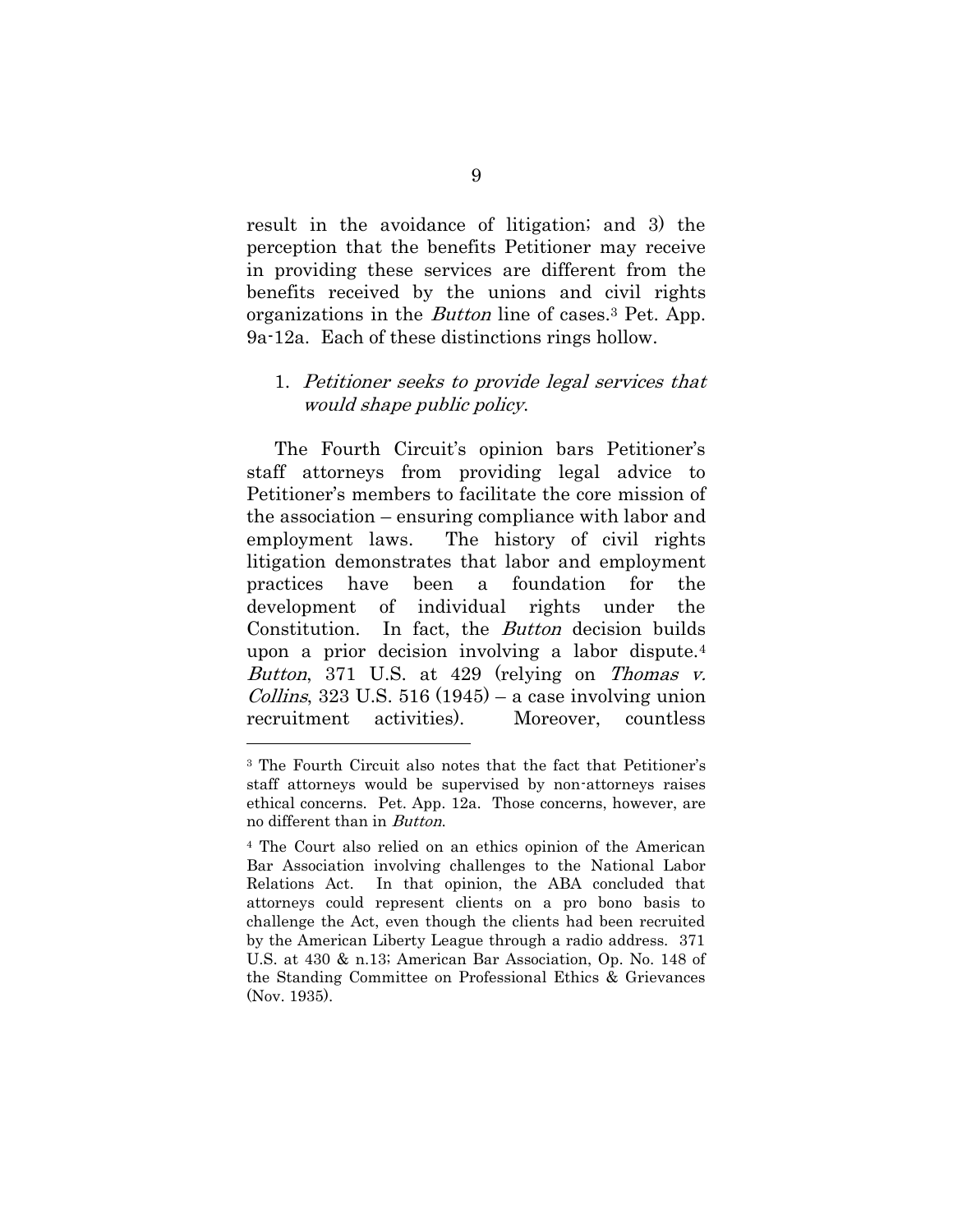decisions relating to employment matters have shaped our understanding of the Bill of Rights. See, e.g., Shelton v. Tucker, 364 U.S. 479, 490 (1960) (Arkansas statute's "comprehensive interference with associational freedom goes far beyond what might be justified in the exercise of the State's legitimate inquiry into the fitness and competency of its teachers"); Perry v. Sindermann, 408 U.S. 593 (1972) (public universities may not deny a benefit to an employee on a basis that infringes his or her freedom of speech); Hishon v. King  $\&$  Spalding, 467 U.S. 69 (1984) (constitutional right of expression and association does not prohibit application of Title VII guarantees to decision to grant a female associate at a law firm partnership status); Frazee v. Illinois Dep't of Emp't Sec., 489 US 829  $(1989)$  (Free Exercise Clause bars a State from denying unemployment benefits to someone who refuses to accept specific employment based on sincerely-held religious beliefs).

Petitioner's mission of facilitating compliance with labor and employment laws is different from the political advocacy of the NAACP and the ACLU. Nevertheless, the right of Petitioner's members to associate in furtherance of Petitioner's mission is similarly protected. See United Mine Workers, 389 U.S. at 223 (providing legal advice with regard to employment-related claims "is, of course, not bound up with political matters of acute social moment, as in Button, but the First Amendment does not protect speech and assembly only to the extent it can be characterized as political"). Moreover, the legal advice that Petitioner seeks to provide its members is essentially the flip-side of the legal advice that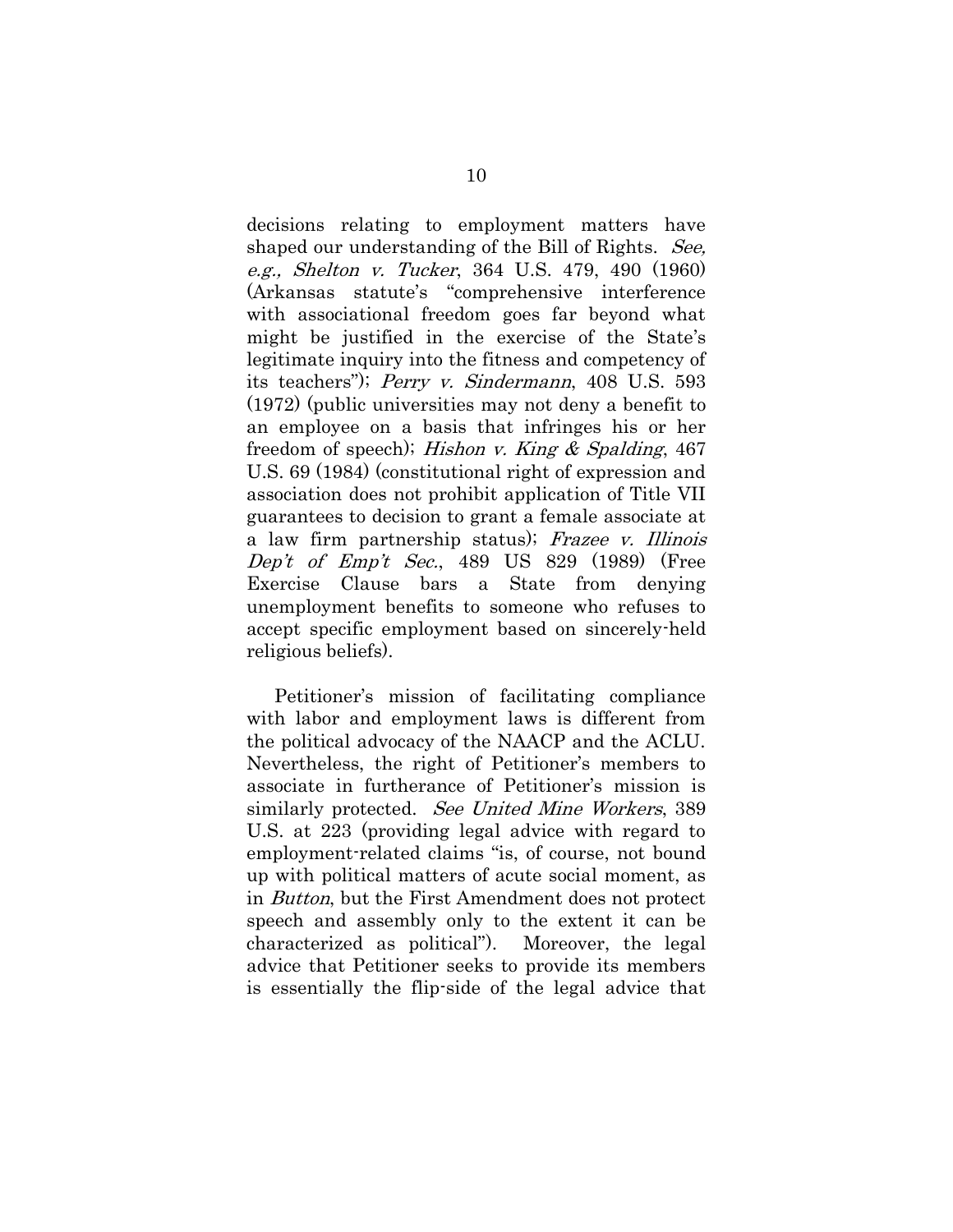unions are permitted to provide its members. For instance, while the First Amendment protects a union's right to provide its members legal advice with respect to workers' compensation claims, the Fourth Circuit's decision bars Petitioner from providing legal advice to its members (i.e., employers) regarding Occupational Safety and Health Act compliance that would minimize workplace injuries in the first place.

Labor and employment laws in North Carolina, and elsewhere throughout the country, have tended to develop in reaction to workplace injustices and tragic events.5 Sound compliance advice serves to eliminate those injustices and tragedies in the first instance.

Avoiding workplace injuries and deaths, creating a working environment that is free from discrimination and ensuring compliance with wage and hour regulations benefits the employees, as well as the employer. The cost and uncertainty of a

<sup>5</sup> For example, following a fire at a chicken processing plant in Hamlet, NC that killed 25 employees in September 1991, the North Carolina General Assembly enacted numerous worker safety laws in response. See Act of July 8, 1992, ch. 894, 1991-1992 N.C. Sess. Laws 447; Act of July 15, 1992, ch. 962, 1991- 1992 N.C. Sess. Laws 874; Act of July 20, 1992, ch. 994, 1991- 1992 N.C. Sess. Laws 938; Act of July 21, 1992, ch. 1008, 1991- 1992 N.C. Sess. Laws 987; Act of July 23, 1992, ch. 1020, 1991- 1992 N.C. Sess. Laws 1039; Act of July 23, 1992, ch. 1021, 1991-1992 N.C. Sess. Laws 1041. Tragically, compliance with safety laws at the Hamlet plant was virtually non-existent. See BRYANT SIMON, THE HAMLET FIRE: A TRAGIC STORY OF CHEAP FOOD, CHEAP GOVERNMENT, AND CHEAP LIVES 63-75 (2017).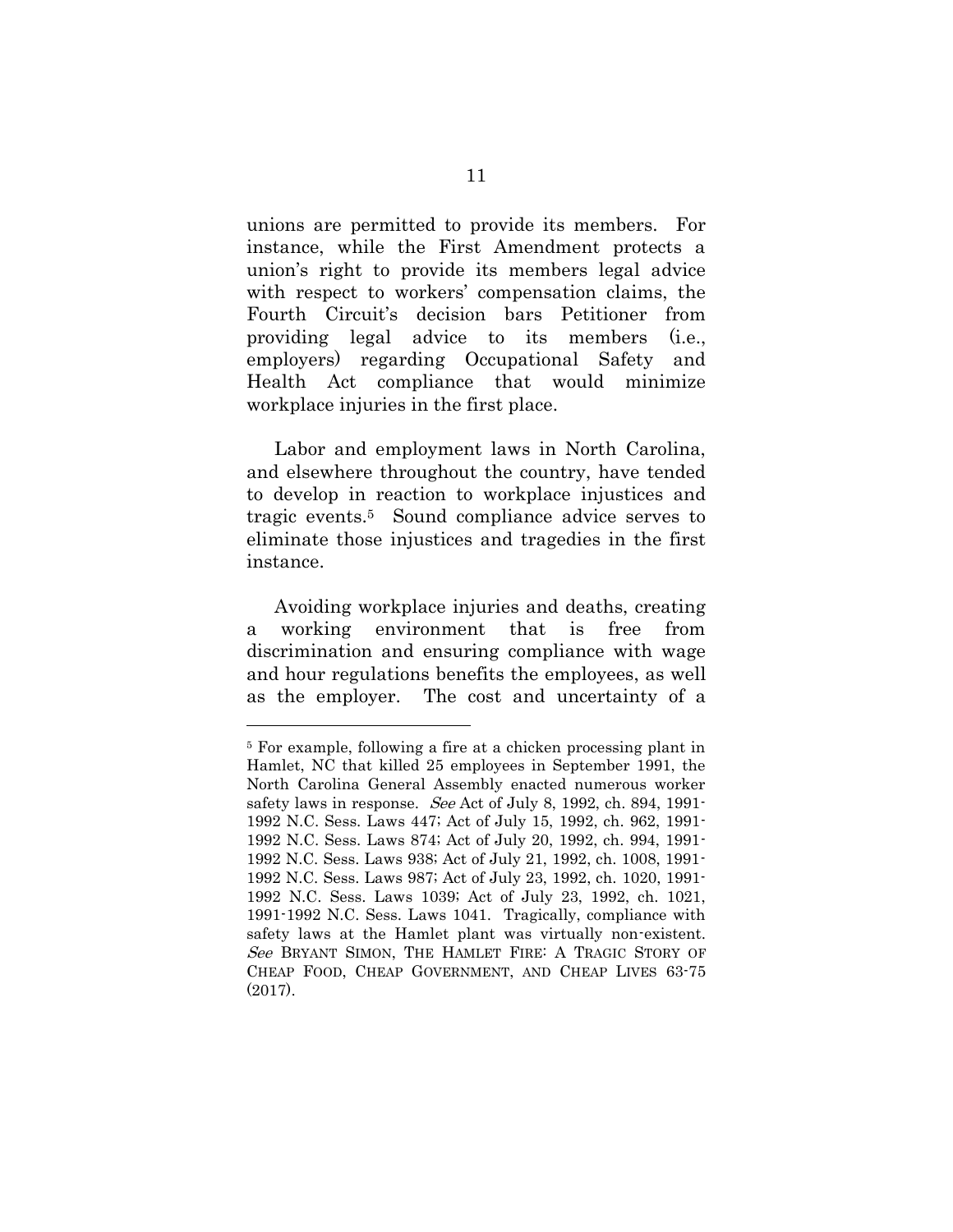lawsuit can cause a small business to shutter its doors or to curtail expansion as its resources are shifted to defending or resolving a claim. Not only does compliance advice decrease these costs and uncertainties, when an industry polices itself and promotes compliance with existing laws, new regulations are more likely to be better tailored to the industry – making government enforcement more efficient and effective and reducing the cost of industry compliance and the government's costs of monitoring compliance.

The legal advice that Petitioner seeks to provide its members would minimize the risk that its members will find themselves as defendants in employment disputes and also reduce additional government regulations to enforce and effectuate existing employment laws. A non-profit association's mission of ensuring compliance with labor and employment laws is not as visible and dramatic as litigation to enforce civil rights. Both, however, play a role in shaping the development of public policy.

2. Button is not confined to litigation and protects the right of an association to advise its members on compliance with the law.

The Fourth Circuit takes the remarkable view that Button only applies to non-profit organizations that solicit plaintiffs to develop the law through litigation, and that Button affords no protection for an association whose members stand as potential defendants rather than potential plaintiffs. *Button*, however, does not hinge on whether a lawsuit has been filed. Efforts to shape public policy through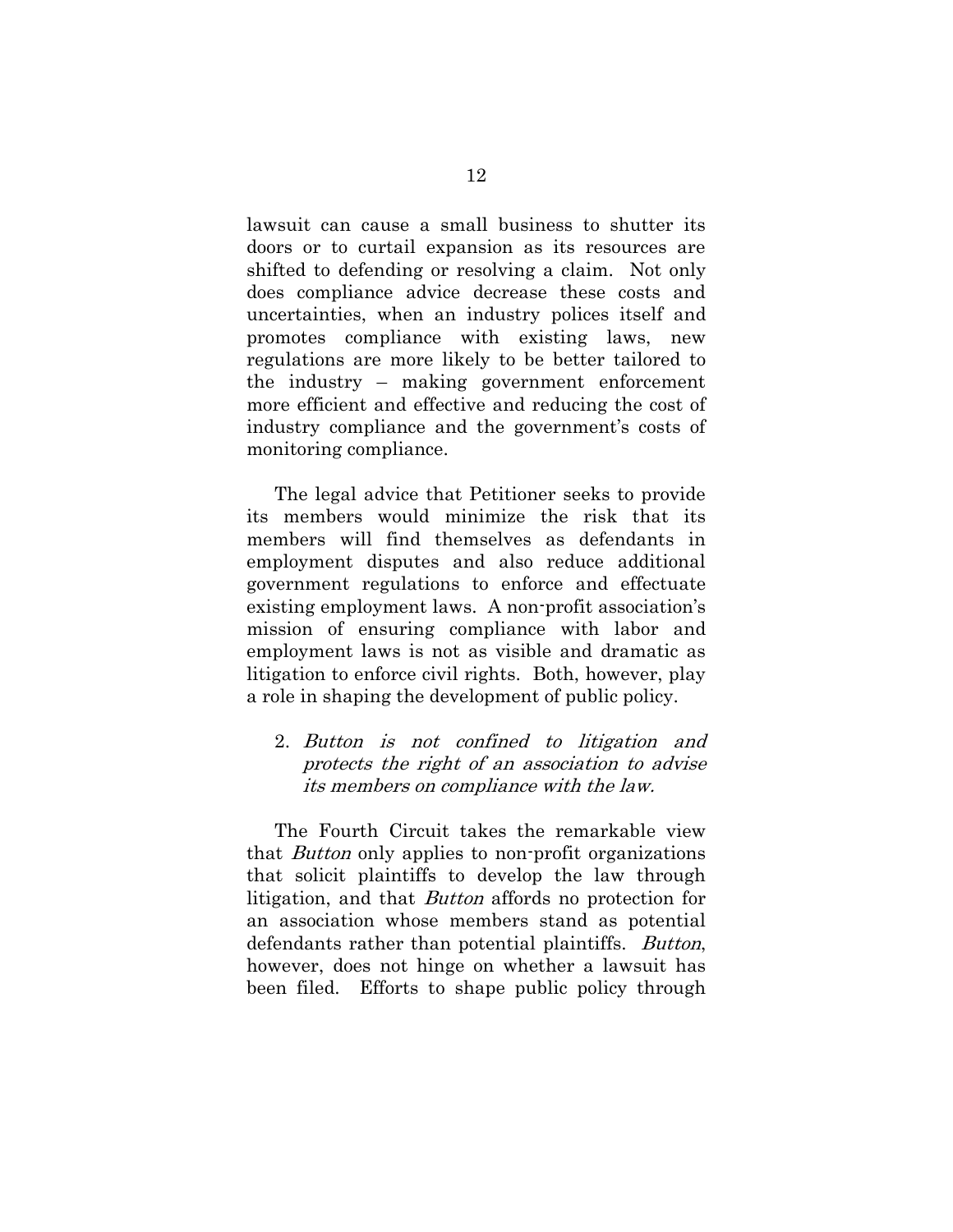compliance should be afforded the same First Amendment protections as efforts to shape public policy through litigation. Moreover, the facts of Button and its progeny do not support the distinction drawn by the Fourth Circuit. Countless potential plaintiffs recruited by the NAACP never became litigants. See Mark Tushnet, Some Legacies of Brown v. Board of Education, 90 VA. L. REV. 1693, 1697 (2004). Button protects the First Amendment right of the association to provide legal advice to its members in order to shape the law. It is immaterial whether a single lawsuit is filed in the implementation of that strategy. The NAACP staff attorneys in Button would have been no less protected from Virginia's statutory prohibition against soliciting clients if those solicitations had resulted in no lawsuit being filed.

3. The right of association is not stripped away simply because Petitioner would receive some benefit from the legal services it intends to provide.

The Fourth Circuit also attempts to distinguish Button because Petitioner would benefit from an increase in membership and revenue if it were able to provide legal advice to its members. Pet. App. 46a. Such an argument has already been rejected by this Court. In re Primus, 436 U.S. at 428 (holding that the constitutional analysis is not altered simply because the association may benefit from the provision of legal services). First Amendment rights are no less protected because benefits (whether monetary or non-monetary) may flow from the exercise of those rights. The press does not lose its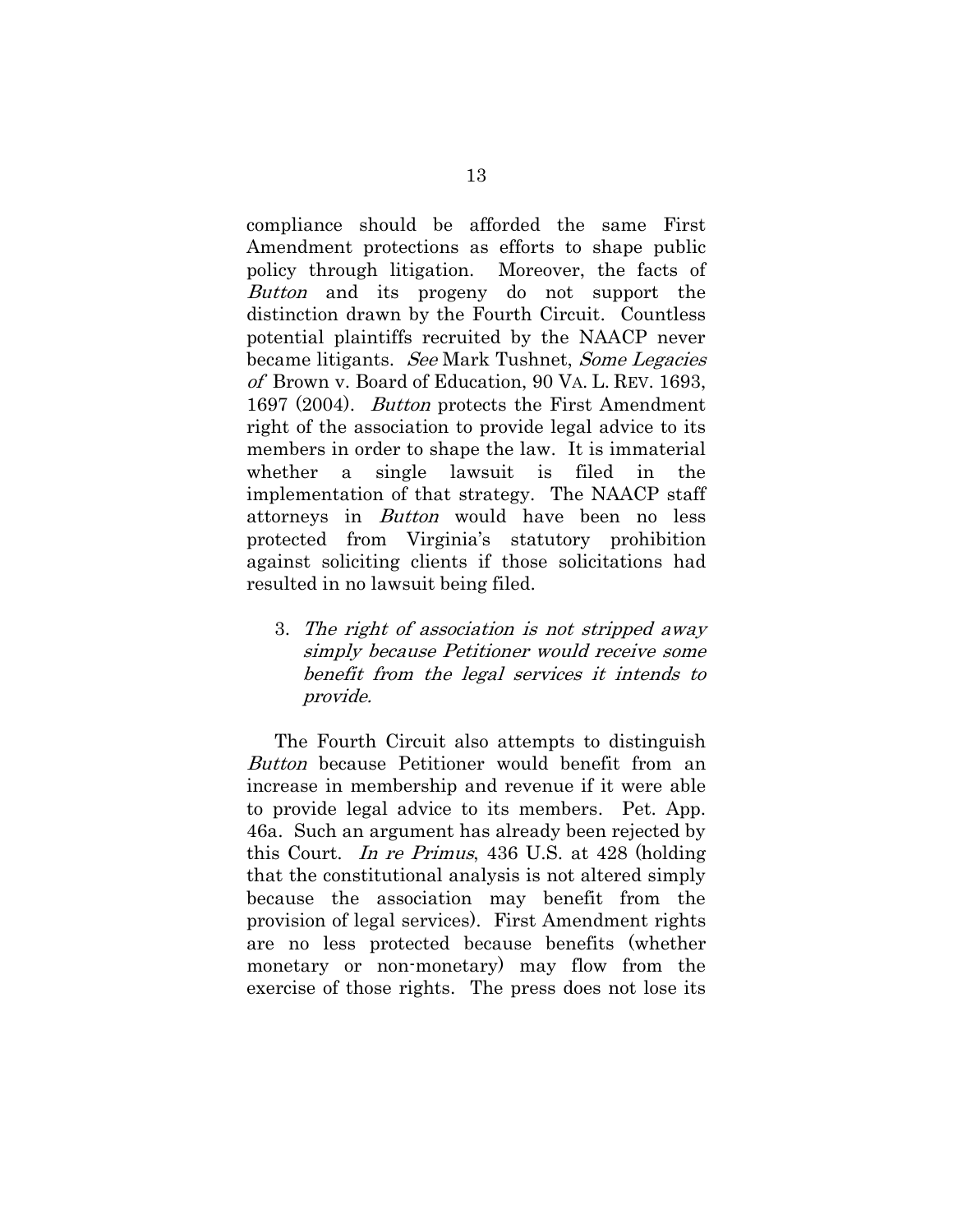freedom of speech simply because it generates revenue from its reporting of the news.<sup>6</sup> New York Times Co. v. Sullivan, 376 U.S. 254, 265-66 (1964); see Joseph Burstyn, Inc. v. Wilson, 343 U.S. 495, 499 (1952). In determining who is protected by the First Amendment's right of association, courts should not be in the business of dissecting the benefits that an association and its members receive from exercising this constitutional right or their motivations for associating together.

Here, Petitioner has established that it falls within the scope of *Button* and its progeny. As a result, Petitioner and its members have been deprived of fundamental First Amendment rights. Amici and other associations throughout the Fourth Circuit will also be deprived of these rights unless review is granted by this Court.

<sup>6</sup> Below, Respondents also asserted that Button is distinguishable because the record does not establish that Petitioners' members are unable to pay for legal services. NC 4th Cir. Br. at 46. Not only is this not material to the constitutional analysis, it is inaccurate. See 4th Cir. J.A. 527- 28 (noting that due to the high cost of legal services, small businesses must frequently obtain their legal advice through Google searches rather than hiring an attorney).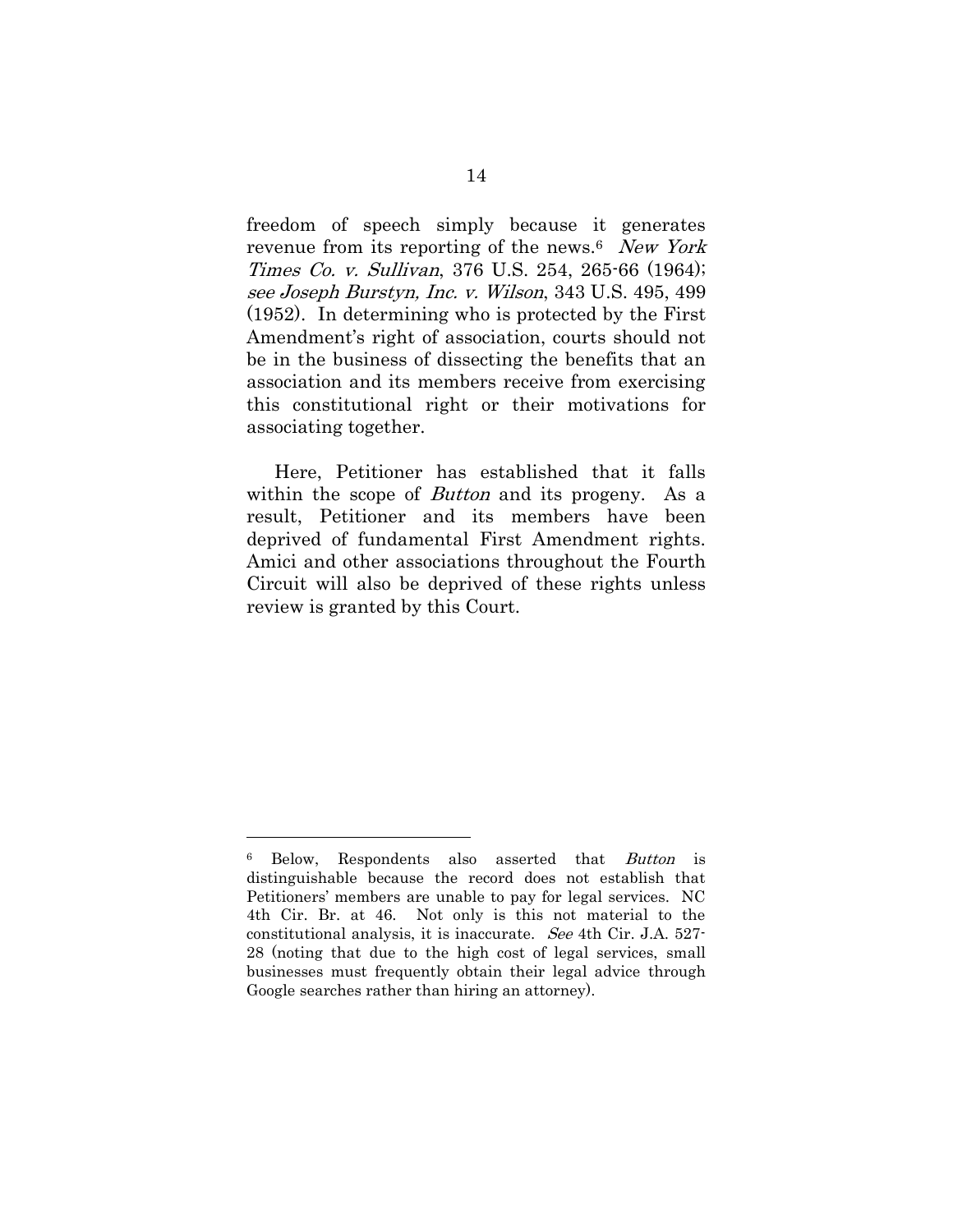### II. THE PETITION RAISES AN IMPORTANT FEDERAL QUESTION THAT HAS GREAT PRACTICAL SIGNIFICANCE TO SMALL BUSINESSES AND NON-PROFIT ASSOCIATIONS.

The First Amendment right of association "lies at the foundation of a free society." *Shelton v. Tucker*, 364 U.S. 479, 486 (1960). That important constitutional right has been severely restricted by the decision below.

The Fourth Circuit's decision also has significant practical consequences – particularly for small businesses. An excessive spend on legal fees can destroy the ability of a small business to remain competitive, impacting the company's owners, employees, vendors and customers. As the record below establishes, many small businesses have found legal fees too costly to justify and have resorted to attempting to navigate laws and regulations without any legal advice – other than the Internet. Unquestionably, the legal services that Petitioner hopes to provide would enable its members "to meet the costs of legal representation." United Transp. Union, 401 U.S. at 585-86.

Small businesses are an integral part of our Nation's economy, accounting for 47% of the private workforce in the United States. U.S. CENSUS BUREAU, ANNUAL SURVEY OF CENSUS ENTREPRENEURS (2016). In North Carolina, the number of small businesses outnumber large companies (having more than 500 employees) by a margin of 100 to one. U.S. SMALL BUSINESS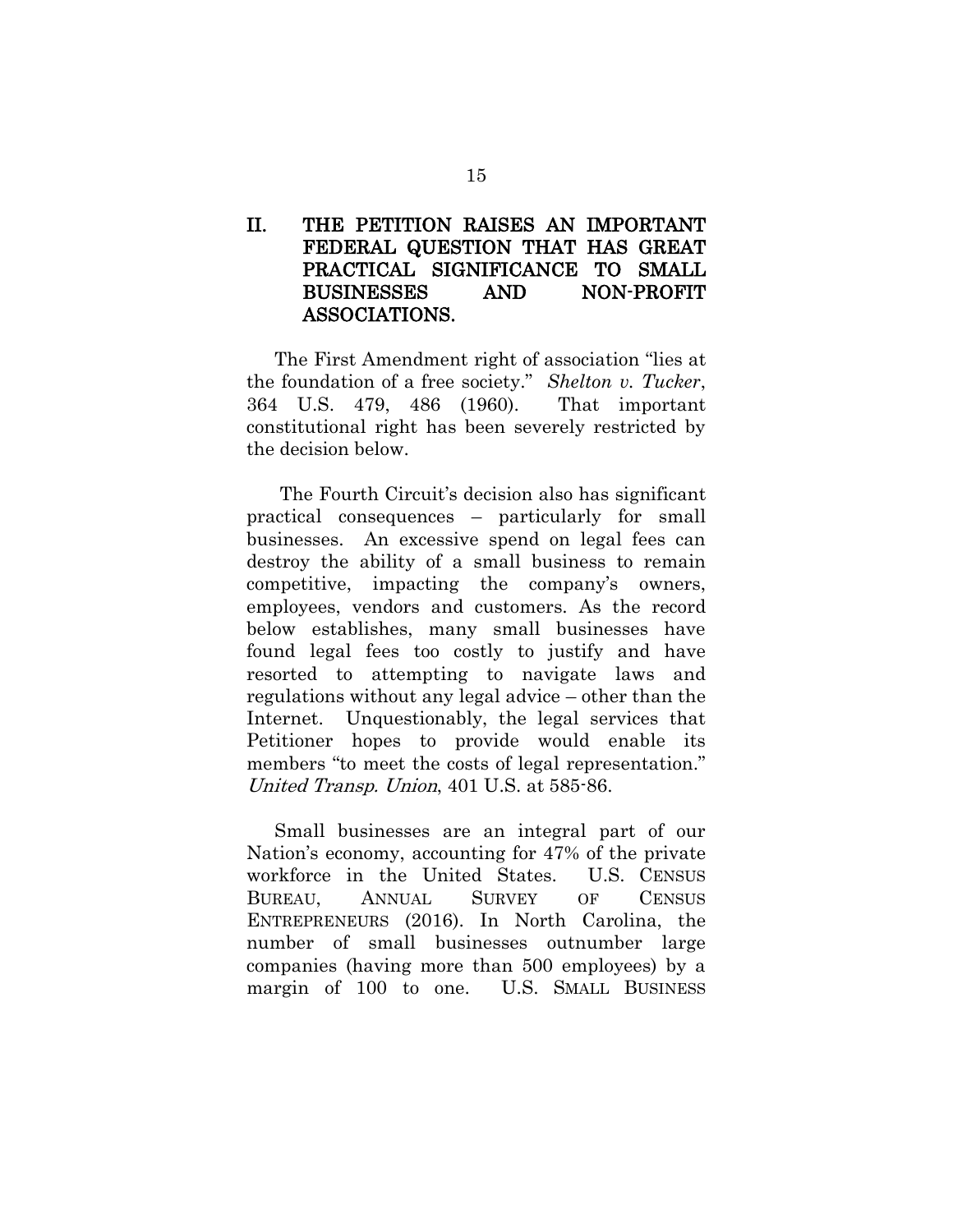ADMINISTRATION, 2018 SMALL BUSINESS PROFILE – NORTH CAROLINA. These smaller businesses (approximately 900,000 in North Carolina) – many of whom are start-ups that are hoping to increase their workforce – are among the companies with the greatest need for legal advice. *See id.* Yet, they do not have the resources to have in-house legal counsel or to pay significant hourly rates for outside counsel. The inability of these small businesses to obtain cost-efficient legal services has a substantial cumulative effect – both on small businesses and their employees.

Petitioner sought to respond to this substantial need, by providing its members with legal advice – through staff attorneys licensed to practice law in North Carolina – and thereby reduce its members' costs of legal services. The Fourth Circuit's misreading of this Court's First Amendment precedent has prevented companies, including the amicus business (Curi Agency, LLC), from receiving more effective and lower cost legal services when faced with labor and employment issues.

The decision below also creates a significant disparity between non-profit associations based in the Fourth Circuit versus associations outside of the circuit. Non-profit associations in New Hampshire, California and Wisconsin are permitted to provide legal advice to companies in those States with respect to the Fair Labor Standards Act, the Age Discrimination in Employment Act, the Family Medical Leave Act and other federal labor and employment laws. North Carolina businesses that have a location, for example, in Wisconsin are unable